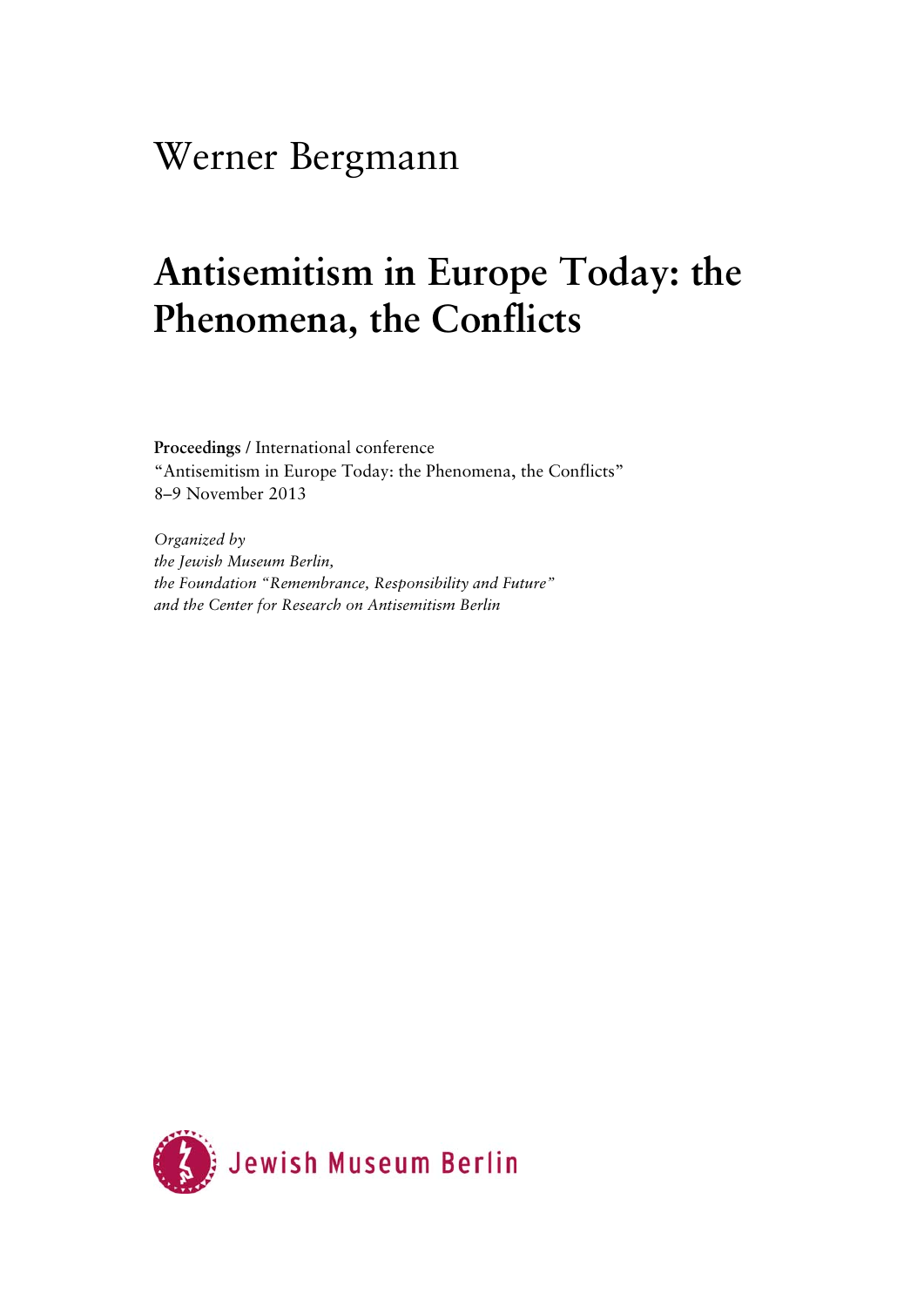#### **Antisemitism in Europe Today: the Phenomena, the Conflicts**  Werner Bergmann

Hostile attitudes toward Jews are part of a syndrome that according to the findings of a series of national empirical studies also includes xenophobia, racism, Islamophobia, homophobia, sexism, exclusion of the homeless, etc.<sup>1</sup> Antisemitism,<sup>2</sup> however, also displays very specific characteristics, which distinguishes it from attitudes toward other groups that suffer discrimination. The cause of this difference must be sought in the deep historical roots of the categorization of Jews. It derives less from the current group status of Jews or in contact or conflict with Jews presently living in the respective country, who make up a dwindling share of the population in many European countries.<sup>3</sup> In order to understand today's attitudes toward Jews it is necessary to examine the long history of religious anti-Jewish hostilities and in particular the specific social position of Jews in the nationstates emerging in nineteenth-century Europe. The national antisemitism that was developing at that time viewed Jews not only as foreigners, that is, as immigrant members of another country, but also as those who did not assimilate into the national pattern. Jews were outside of the national order of the world, therefore embodying its counter-principle: a "national non-identity."4 According to Zygmunt Bauman, the Jews were an unclassifiable group, because they went beyond the dichotomous logic of friend/foe, inside/outside. "The world tightly packed with nations and nation-states abhorred the non-national void. Jews were in such a void: they were such a void."5 Correspondingly, Bauman cited the verdict of the German philosopher Friedrich Rühs, that "the Jew does not truly belong to the country in which he lives, for as the Jew from Poland is not a Pole, the Jew from England is not an Englishman …."6 Accordingly, the Jews were predestined to

-

**<sup>1</sup>** According to early studies on the authoritarian personality (see Theodor W. Adorno, Else Frenkel-Brunswik, Daniel J. Levinson, and R. Nevitt Sanford, The Authoritarian Personality [New York: Harper and Row, 1950]), antisemitism is part of a general syndrome that is ethnocentric and prejudiced; on this see more recently the concept of group-focused enmity; see Wilhelm Heitmeyer (ed.), Deutsche Zustände, vols. 1–10 (Frankfurt am Main: Suhrkamp, 2002–2011).

**<sup>2</sup>** Because the term "Semitism" does not exist, which would be preceded by the hyphenated prefix "anti-" to form its opposite, the convention used here will be to write "antisemitism" as one word, contrary to common usage.

**<sup>3</sup>** There is therefore sometimes mention of "antisemitism without Jews." On this see the early article by then Secretary General of the Central Council of Jews in Germany Hendrik G. van Dam, "Antisemitism without Jews," Die Zeit (January 8, 1960); Paul Lendvai, Antisemitism without Jews (Garden City, NY: Doubleday, 1971). On Spain in the interwar period, see Manfred Böcker, "Antisemitismus ohne Juden: Die zweite Republik, die antirepublikanische Recht und die Juden in Spanien 1931–1936 (Frankfurt am Main: Peter Lang, 2000).

**<sup>4</sup>** Klaus Holz, Nationaler Antisemitismus. Wissenssoziologie einer Weltanschauung (Hamburg: Hamburger Edition, 2001), 543.

**<sup>5</sup>** Zygmunt Bauman, Modernity and the Holocaust (Cambridge: Polity Press, 1989), 53.

**<sup>6</sup>** Cited in Bauman, ibid., 54. A concrete, current case exists in Hungary, where Imre Kertész is "classified" in right-wing circles especially as a "Jew" and not as a representative of Hungary: "Imre Kertész, a writer from Hungary, received the Nobel prize this year. We could say: finally the Hungarian language, people and nation have been honored with this long-deserved recognition. But we cannot say this because Imre Kertész – contrary to the opinion of the Stockholm award committee – has not presented universal concerns and reflections of mankind ..., but almost exclusively the emotions surrounding the Jewish fate and fatelessness" (János Dési and András Gerö et al. (eds.), Antisemitic Discourse in Hungary 2002–2003, Report and Documentation (Budapest: B'nai B'rith, 2004), 193.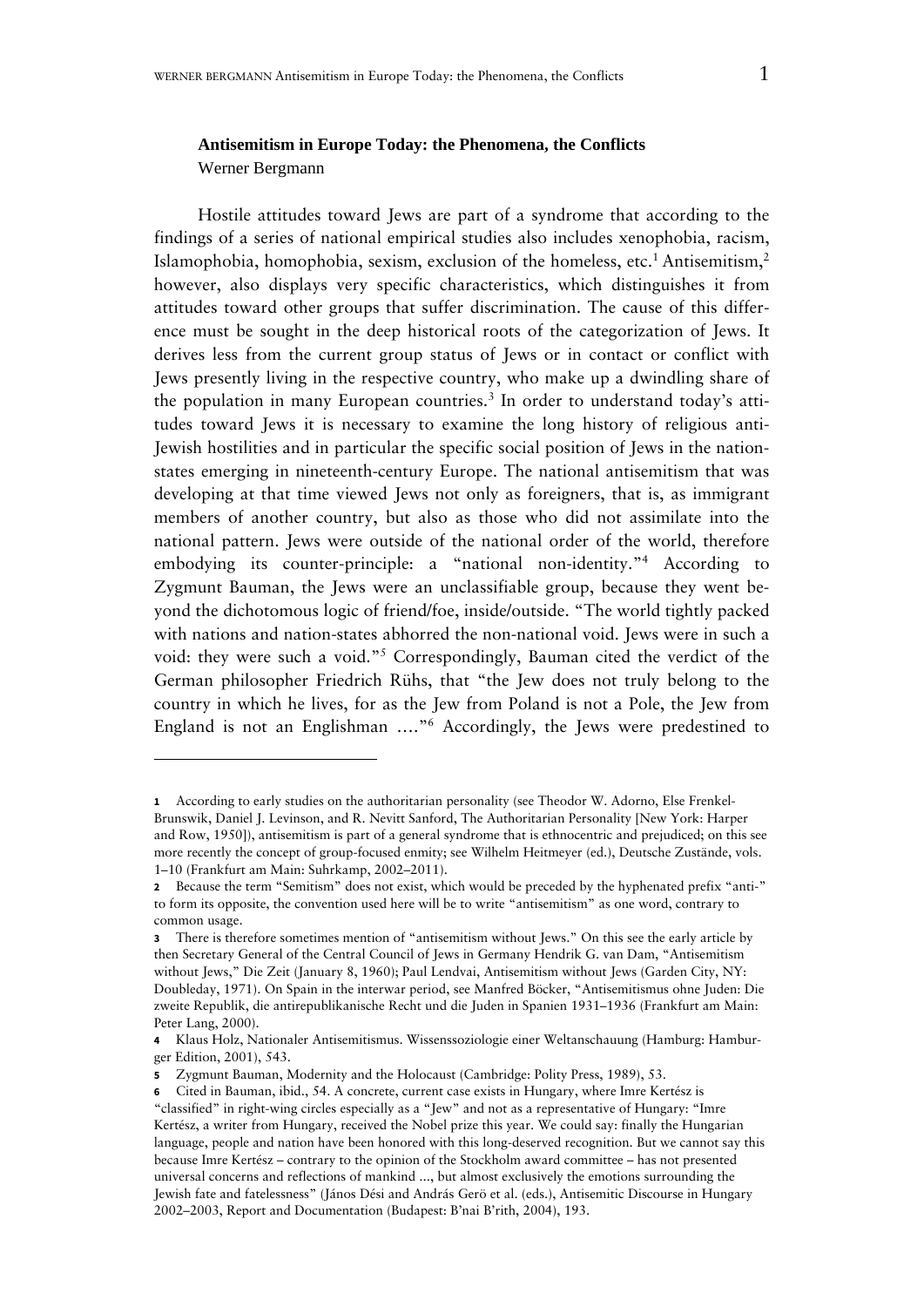embody supranational, modern phenomena such as cosmopolitanism, $\frac{7}{7}$  capitalism (international financial markets, globalization), communism, and liberal, universalist values.<sup>8</sup> Their rapid social advancement in most European societies brought them into leading economic, academic, cultural, and political positions, thus making them rivals of established or emergent Christian middle classes. This and their links since the Middle Ages to finance and money have been read as a confirmation of this image of Jews, at the heart of which is a suspicion of covert economic and political world domination.<sup>9</sup> While the category "Jew" thus gleans its meaning in a current context, its roots lie in historically pre-formed notions. Therefore, today's prejudices are, first of all, strongly influenced by specific historic traditions of hostility toward Jews in each country. Secondly, especially the problems that have emerged in each country with respect to that country's discourse on its own position in the persecution of the Jews in the Second World War play an important role.10 According to this structure of prejudices, Jews are perceived as a group that is powerful and threatening in many ways and distinct from the national collective. Based on this perception, there are various levels at which Jews are viewed to have a detrimental influence on the societies in which they live:

- *political*: by betrayal to external enemies; as a revolutionary force within; as a risk to peace between nations or by covertly controlling or strongly influencing the politics of the country, both from within and without
- *economic*: by financial exploitation or international finance manipulations
- *moral*: by using their victimization in the Holocaust to paint a negative picture of the country or to derive demands for compensation from this
- *religious and cultural*: such as by supporting secular views. In this conception, Jews are an enemy of Christianity and pose a threat to the national culture through their universalistic values and ideas.

In Europe we therefore encounter antisemitism in very different manifestations. This is usually concealed by the fact that research on antisemitism was and is primarily conducted within a national framework, examining antisemitism in only

-

**<sup>7</sup>** In the eyes of antisemites, the Jews possessed an "inborn and evidently irreparable cosmopolitanism" (Bauman, Modernity and the Holocaust, 53).

**<sup>8</sup>** See Bauman, ibid. The founding of Israel as a Jewish state did not serve to change this ambivalence very much. Jews in European countries are often identified as "Israelis," a label which they in fact reject for themselves, but the old identification of Jews with international financial power and fantasies of world domination has remained. This applies also for the old accusation of dual loyalties, which now are sometimes viewed in connection with Israel.

**<sup>9</sup>** Krzeminski has described it for Poland as follows: "Anti-Semites ... assume that Jews cryptically strive for power, put their own group before all other commitments, and strive to gain control over world finance and economy" (Ireneusz Krzemiński (ed.), Czy Polacy są antysemitami? Waniki badania sondażowego [Warsaw, 1996], p. 300).

**<sup>10</sup>** Surveys conducted in Czechoslovakia after 1990 have shown that even after decades of existing as a combined state, attitudes of Czechs and Slovaks towards Jews continued to show great differences (Robin Cohen and Jennifer L. Golub, Attitudes toward Jews in Poland, Hungary, and Czechoslovakia: A Comparative Survey (New York: American Jewish Committee, 1991); Zora Bútorová and Martin Bútora, Attitudes toward Jews and the Holocaust in Independent Slovakia (New York: American Jewish Committee,1995).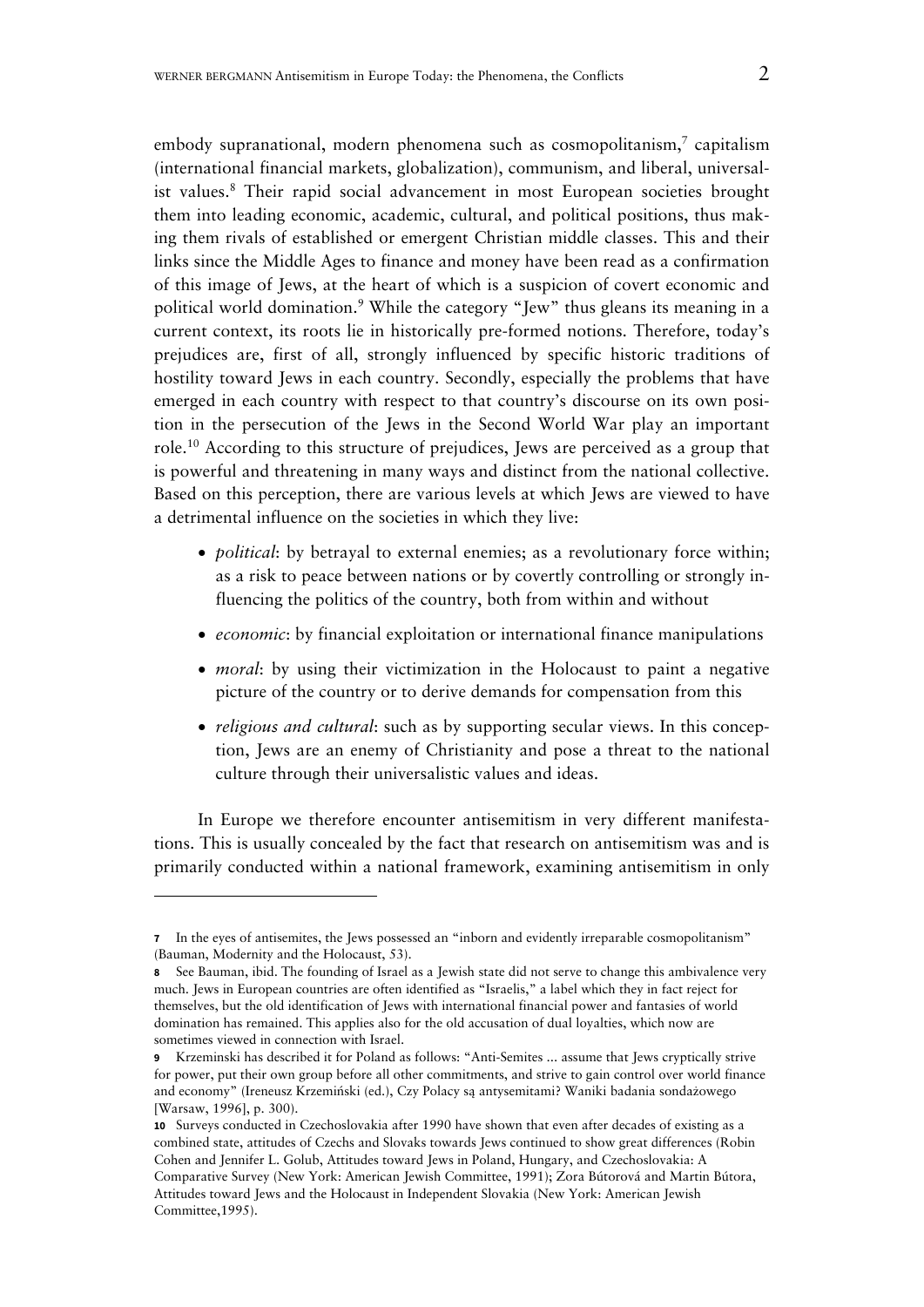one country. A comparative perspective of the manifestations of this phenomenon in other countries is rarely considered. The few existing Europe-wide studies on antisemitism show that antisemitic attitudes do not only vary with respect to the amount of agreement on specific questions, but that differences between countries are also apparent in the individual dimensions of antisemitism.<sup>11</sup> For example, the Middle East conflict plays a lesser role in eastern European countries than in western and northern Europe, and this in turn has an impact on figures regarding agreement on Israel-related antisemitism.

The articles published here developed out of the talks presented at the conference on Antisemitism in Europe Today: the Phenomena, the Conflicts, which was held on November 8–9, 2013, in Berlin, jointly organized by the Foundation Remembrance, Responsibility, and Future (EVZ), the Jewish Museum Berlin, and the Center for Research on Antisemitism at the Technical University of Berlin. These papers focus on five manifestations of present-day antisemitism. The juxtaposition of several national studies yields a comparative perspective. Particular emphasis was placed on contrasting effects. The articles each concentrate on one manifestation, but put it within the context of the other forms of antisemitic prejudice that exist in the respective country.

The ideas characterized here as *"classical" or political antisemitism*, which continue to exist in politics, the public sphere, and popular opinion, interpret Jews as a dominant power that is active—ostensibly to the detriment of the respective nation—especially in certain sectors of society, that is, in politics, (finance) economy, and the mass media. This complex of ideas includes a conspiracy theory presuming that "the Jews" are pursuing these harmful activities covertly, whereby this could refer either to Jews within the country, to "World Judaism," or to Israel. There are, however, also extensions of the conspiratorial network, which ostensibly include the United States or the European Union, as it were a Brussels–New York– Tel Aviv axis.12 The articles on Hungary and Sweden focus on this form of antisemitism. András Kovács shows that the appeal of Jobbik, an openly antisemitic, far-right party, mobilizes political prejudice, which as a consequence has led to a rise in antisemitic attitudes in certain settings and regions of Hungary. The extreme Right in Sweden still regards Jews to be the main enemy. According to

**<sup>11</sup>** Anti-Defamation League (ADL), Attitudes Toward Jews in Ten European Countries (New York, 2012); Andreas Zick, Beate Küpper, and Andreas Hövermann, Die Abwertung der Anderen. Eine europäische Zustandsbeschreibung zu Intoleranz, Vorurteilen und Diskriminierung (Berlin: Friedrich-Ebert-Stiftung, 2011); for a comparative analysis of the items used in the respective national studies see also: Werner Bergmann, "Antisemitismus-Umfragen nach 1945 im internationalen Vergleich," Jahrbuch für Antisemitismusforschung 5 (1996): 172-195; - , "Anti-Semitic Attitudes in Europe: A Comparative Perspective," Journal of Social Issues 64/2 (2008): 343–362.

**<sup>12</sup>** Antisemites in Hungary believe in a Tel Aviv–New York–Brussels axis as a synonym for a Jewish, western, globalized world conspiracy against Magyardom; see Magdalena Marsovszky, "Antisemitismus in Ungarn nach 1989. Demokratiedefizit und kultur-politische Herausforderung für Europa," http://www.zeithistorische-forschungen.de/zol/\_rainbow/documents/pdf/asm\_oeu/marsovszky\_asm.pdf (2005): 9–10, accessed August 19, 2014.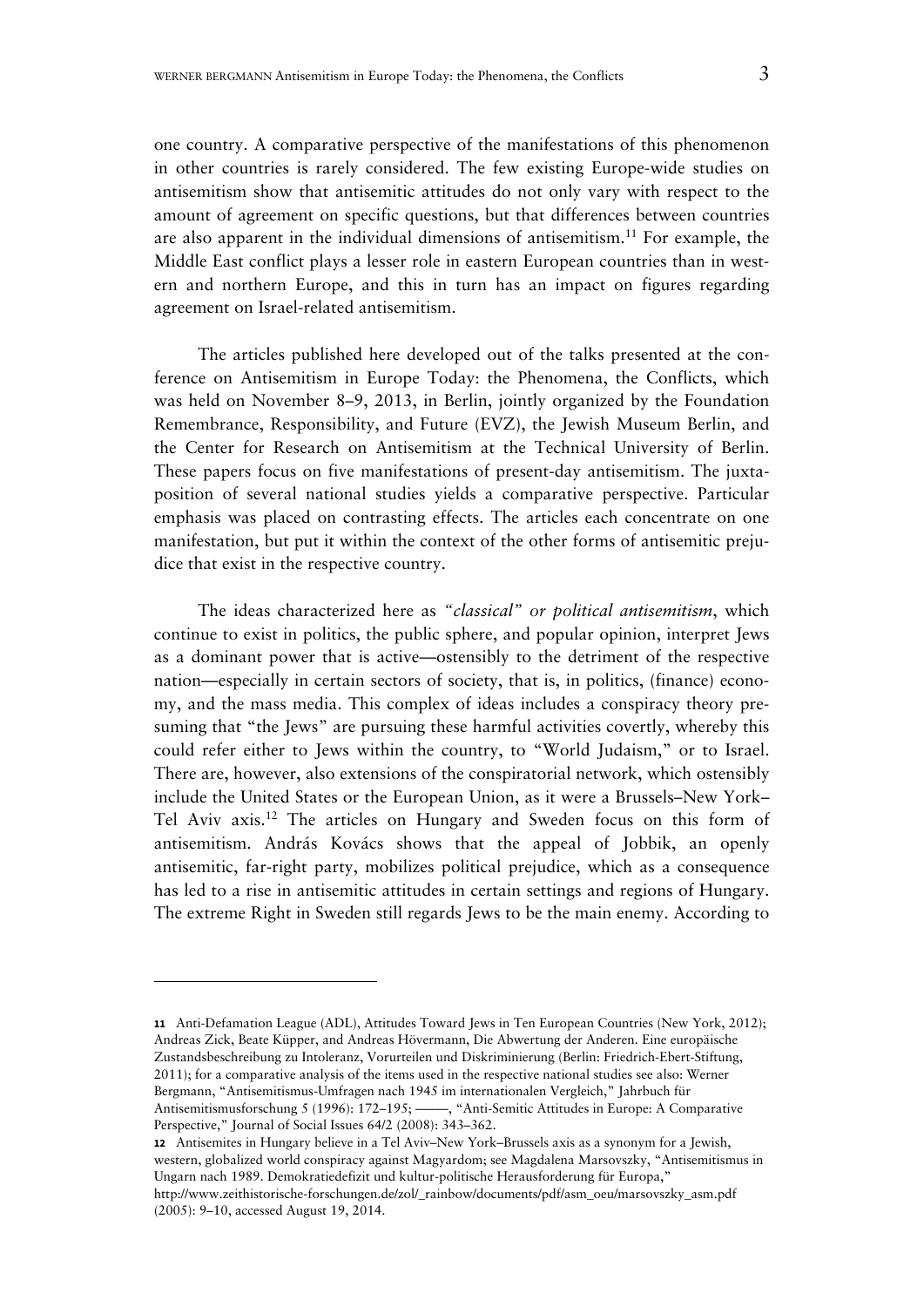Henrik Bachner, notions of conspiratorial power that the extreme Right attributes to the Jews also exist, in a more subtle form, within the political mainstream.

As a result of the Second World War and the Holocaust, on the one hand, Jews make up only a small minority in most European countries. On the other hand, a fundamentally new configuration has emerged: Jews will (must) be remembered as victims of the Holocaust, whereas other members of the respective country were either also victims of Nazi or Stalinist crimes or else were more or less involved in these crimes, benefited from them, or offered little or no help. Owing to this situation, some countries, to the extent that they too were victims of Nazi crimes, see themselves in competition with the Jewish citizens of their respective country. If they themselves were guilty of having committed crimes, they are confronted with accusations of their complicity and/or demands for compensation. Here we see *secondary or guilt-rejecting antisemitism*, in which memories of the Holocaust are rejected and the suffering of one's own country is offset against them. This can go as far as completely denying the Holocaust (the so-called "Auschwitz lie").

A special situation exists in some eastern European countries that came under Soviet rule after the Second World War. There, communist rule and the crimes committed during this time have led to a kind of perpetrator-victim reversal. Jews are accused of being supporters or at least henchmen of the communists in power (Judeocommunism), which has led in some of these eastern European countries to a divided memory. The countries selected within this context each represent a specific configuration of this victim-victim or victim-perpetrator relationship. For Poland, Jolanta Ambrosewicz-Jacobs discusses the competition between Poles and Jews as victims of Nazi crimes, but also indicates that "secondary antisemitism" is less common in the younger generation. In Lithuania, where after 1990 a major focus was placed on nation-state building, as Gintare Malinauskaite describes in her article, the aspect of "two different cultures of remembrance" is more significant: the marginalization of the Holocaust as compared with Stalinist crimes ("Soviet genocide") and charges that Jews who fought in the resistance against the German occupiers had killed Lithuanian civilians. Austria, for its part, had long assumed the role of "Hitler's first victim," thereby rejecting any responsibility for the crimes of the Nazis. Not until after the "Waldheim affair" did the country accept its responsibility, as Margit Reiter writes.

### **"New Antisemitism"—Criticism of Israel or Antisemitism**

Discussion on "new antisemitism"13 started at the latest with the second Intifada and the subsequent international criticism of Israel's policies toward the Pales-

-

**<sup>13</sup>** Ulrich Bielefeld and Nikola Tietze, "Editorial: neuer Antisemitismus oder neue Judeophobie?" Mittelweg 36, no. 2 (2004); Timothy Peace, "Un antisemitisme nouveau? The Debate about a 'New Antisemitism'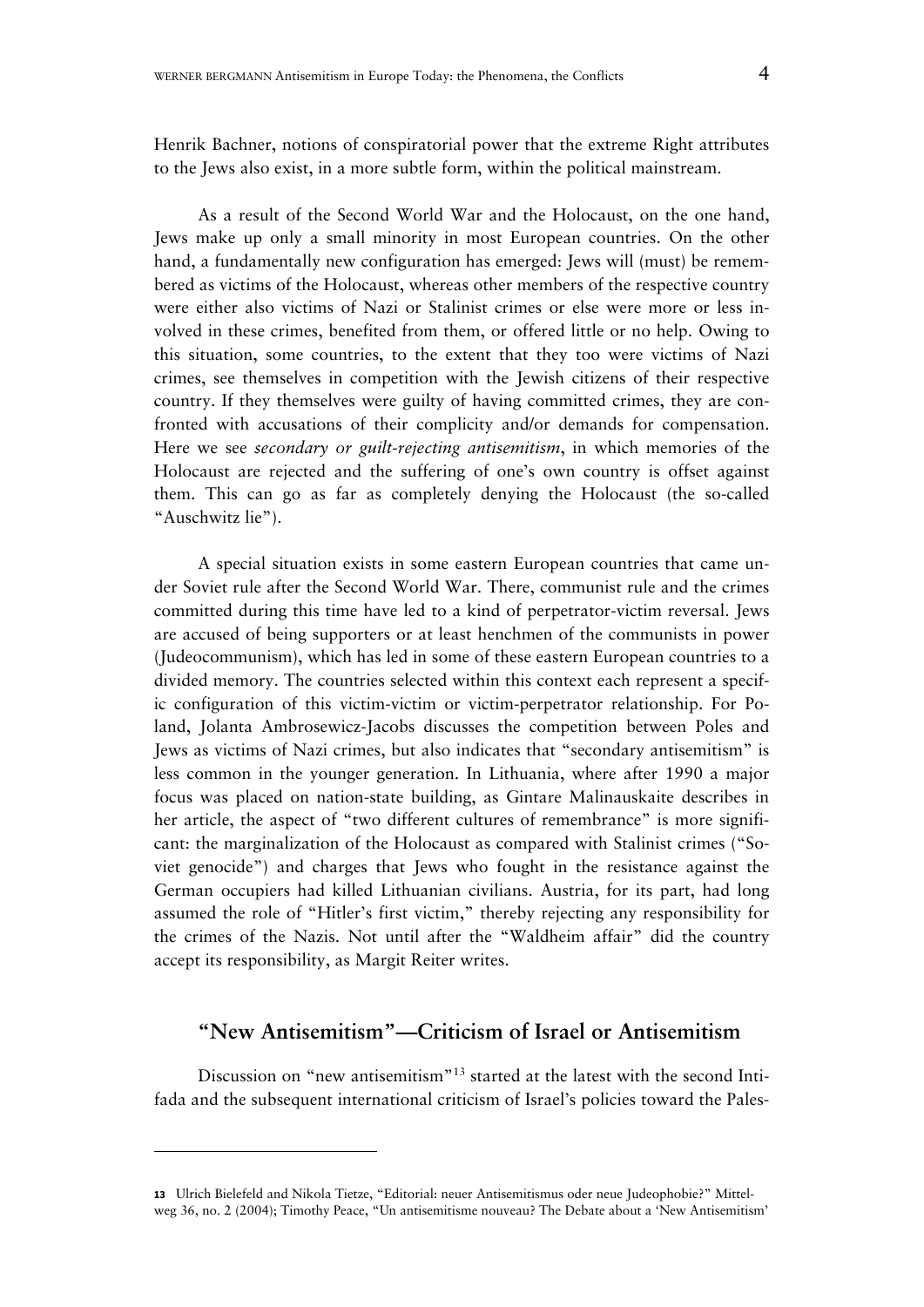tinians. In the concept of "new antisemitism," Israel assumes the role of the "collective Jew." This concept sees classical antisemitism has having gone through a transformation and tending to be supported today also by the new base of the more left-wing, antiracist, anticolonialist spectrum.<sup>14</sup> Opponents of this conception view it as a strategy for using charges of antisemitism to immunize Israel against critics of Israeli policies.<sup>15</sup> In a number of especially western countries, the public conflicts on antisemitism have generally been triggered by statements or actions relating to Israel (e.g., military confrontations between Palestinians and Israelis, the Günter Grass poem, boycott campaigns, the Judith Butler controversy, the Gaza flotilla).

David Feldman has analyzed for Britain the publicly waged dispute among intellectuals, in which the liberal British elite and the radical Left see themselves as being faced with accusations of antisemitism and anti-Zionism. They reject this simple formula equating anti-Zionism and antisemitism, behind which they suspect a political agenda. The article by Peter Ullrich shows for Germany the existence of a guilt-rejecting antisemitism within the right-wing political spectrum and a partly anti-Zionist, partly classical antisemitism within the organized Islamist milieu.16 It concentrates primarily on attitudes toward Israel within the left-wing political spectrum, in which criticism of Israel meanwhile contains elements of an antisemitic discourse, even though this is not necessarily intended by the actors. Ullrich claims that to some extent a learning process can be seen within this spectrum. In Turkey, Dilek Güven confirms a rise in antisemitism in the last decade, which especially since the Iraq war has assumed an increasingly anti-Israeli thrust in the media as well as in government rhetoric.

#### **Traditional Anti-Judaism**

—————

Modern antisemitism has been expressly defined since the late nineteenth century as nonreligious, but some popular religious and cultural ideas have remained alive in parts of the population and sometimes also in the churches. The articles on this manifestation treat the question as to the extent this religious Christian base still plays a role in present-day antisemitism in some European countries today. In Poland (article by Lara Benteler, Michał Bilewicz, and Mikołaj

**16** On this see the report of the independent group of experts on antisemitism: Expertenkreis Antisemitismus, Antisemitismus in Deutschland. Erscheinungsformen, Bedingungen, Präventionsansätze (Berlin 2011), pp. 42ff; Klaus Holz, Die Gegenwart des Antisemitismus. Islamische, demokratische und antizionistische Judenfeindschaft (Hamburg, 2005); Klaus Holz and Michael Kiefer, "Islamistischer Antisemitismus. Phänomen und Forschungsstand," in: Konstellationen des Antisemitismus. Antisemitismusforschung und pädagogische Praxis, ed. Wolfram Stender, Guido Follert, and Mihri Özdogan (Wiesbaden, 2010). pp. 109– 138.

in France," Patterns of Prejudice 43/2 (2009): 103–121; Robert Fine, "Fighting with Phantoms: A Contribution to the Debate on Antisemitism in Europe," Patterns of Prejudice 43/5 (2009): 459–479.

**<sup>14</sup>** Pierre-André Taguieff, Rising from the Muck: The New Anti-Semitism in Europe, trans. Patrick

Camiller (Chicago: Ivan R. Dee, 2004); Doron Rabinovici, Ulrich Speck, and Nathan Sznajder (eds.), Neuer Antisemitismus? Eine globale Debatte, Frankfurt am Main 2004.

**<sup>15</sup>** Brian Klug, "The Collective Jew: Israel and the New Antisemitism," Patterns of Prejudice 37/2 (2003): 117–138.